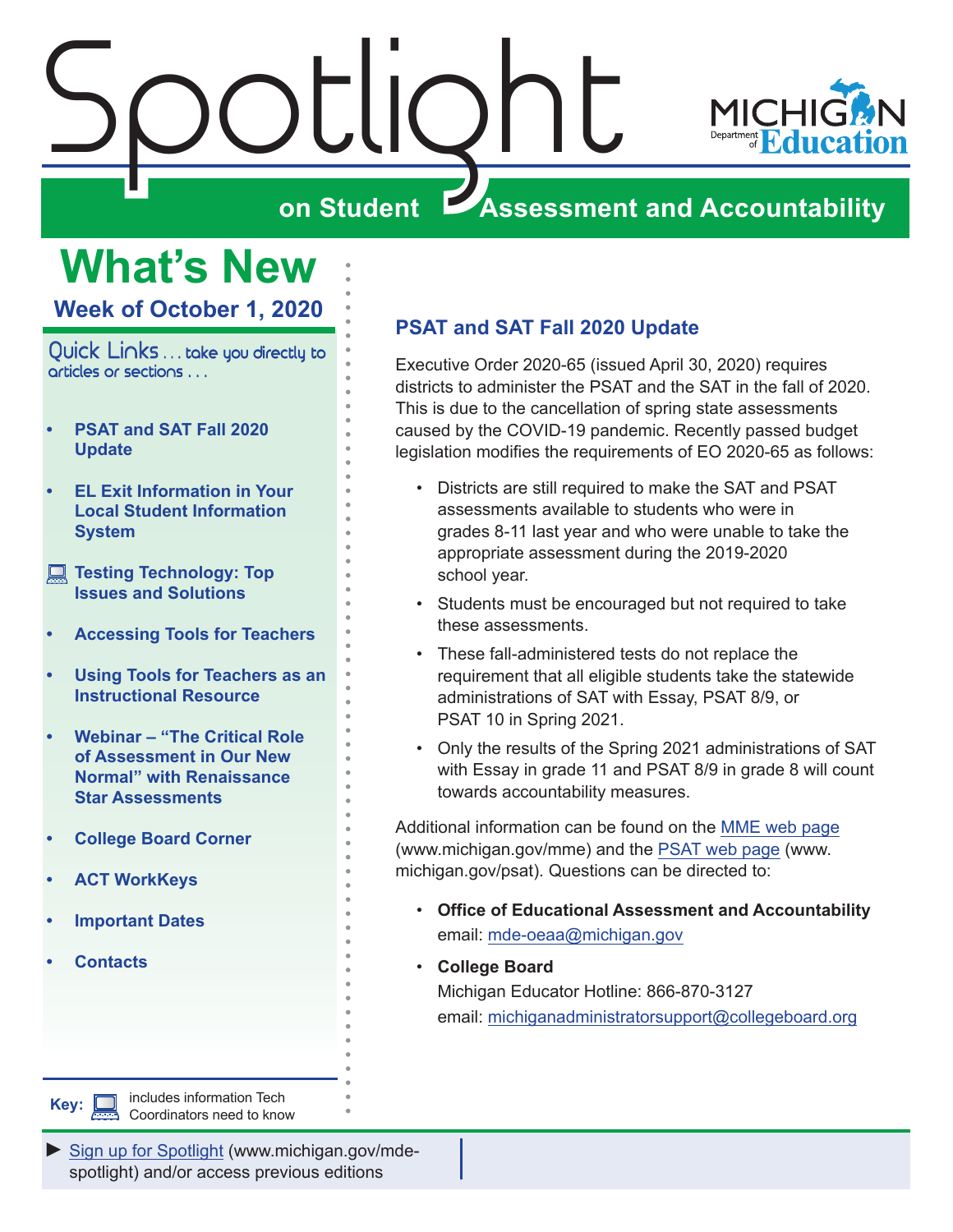## <span id="page-1-0"></span>**EL Exit Information in Your Local Student Information System**

English Learner (EL) auto exits for the 2019-20 school year were completed by CEPI as planned. However, to ensure local student information systems (SIS) reflect the same information as Michigan Student Data System (MSDS), educators and pupil accounting staff should be sure to enter the students' EL exit information (including EL exit date) into their SIS. This is Step 6 in the [English Learner \(EL\) Exit Reporting](https://www.michigan.gov/documents/mde/19-20_EL_Exit_Reporting_Guidelines_692735_7.pdf)  [Guidelines](https://www.michigan.gov/documents/mde/19-20_EL_Exit_Reporting_Guidelines_692735_7.pdf) document.

## **External Technology: Top Issues and Solutions**

The process of updating systems and the start of testing are common times for finding issues in your schools' technical setup. Here are some recent issues that Michigan schools have encountered and how to fix them.

- 1. Many schools bought devices four to six years ago and are seeing them reach [End Of Life/Auto](https://support.google.com/chrome/a/answer/6220366)  [Update Expiration](https://support.google.com/chrome/a/answer/6220366) (https://support.google.com/ chrome/a/answer/6220366). This is especially challenging with the current demand for student computers. Check your devices and plan ahead for any new equipment orders or for using still viable devices for testing. Refer to the [full](https://cdn-download-prod.drcedirect.com/all/download/resources/requirements/drc-insight-system-requirements.htm)  [requirements](https://cdn-download-prod.drcedirect.com/all/download/resources/requirements/drc-insight-system-requirements.htm) guidance document; you will see that operating system (OS) requirements (seen at the bottom of the page) are usually the limiting factor.
- 2. An easy way to check whether a device meets the minimum OS requirement is to try the [Online](https://wbte.drcedirect.com/MI/)  [Tools Training](https://wbte.drcedirect.com/MI/) (https://wbte.drcedirect.com/MI/). **Note:** iOS 12.x and macOS 10.13 are expected to reach End of Support in December; in general,

iPads that can run iPadOS rather than iOS have more life left in them. iPads with 1GB of RAM are below requirements and are past or very near End Of Life.

- 3. ChromeOS 83 is the minimum version for Chromebooks and other Chrome devices for 2020-2021. If your Chromebooks have not reached Auto Update Expiration but are not updating, check your Admin Console to see if auto-updates were disabled under "Device Update Settings." "Restrict Google Chrome version to at most" needs to be 83 or higher.
- 4. If devices can receive updates but will not autoupdate, students can force a manual update through the browser. Click the dots in the topright of the screen, then select Help, About ChromeOS, and Check for Updates. The next troubleshooting step would be reloading policies before updating. Do this by copying and pasting the following link: chrome://policy.
- 5. For Windows users: if you are upgrading to the new 64-bit INSIGHT, uninstall the old 32-bit application first. Remove it before redeploying. Changing from 32-bit to 64-bit is upgrading to a new application, not updating the old one.
- 6. If your WIDA Screener students are getting a message about Central Office, the most common issues are:
	- » Did you check the boxes to download the content in Central Office Services?
	- » Is your firewall blocking the students? (Sometimes settings reset after server updates.)
- 7. Remember to update your allowlist (whitelist) listings, as described in the [August 27, 2020](https://www.michigan.gov/documents/mde/Spotlight_8-27-20_700678_7.pdf)  [Spotlight](https://www.michigan.gov/documents/mde/Spotlight_8-27-20_700678_7.pdf) (https://www.michigan.gov/mdespotlight).

*(Continued on next page)*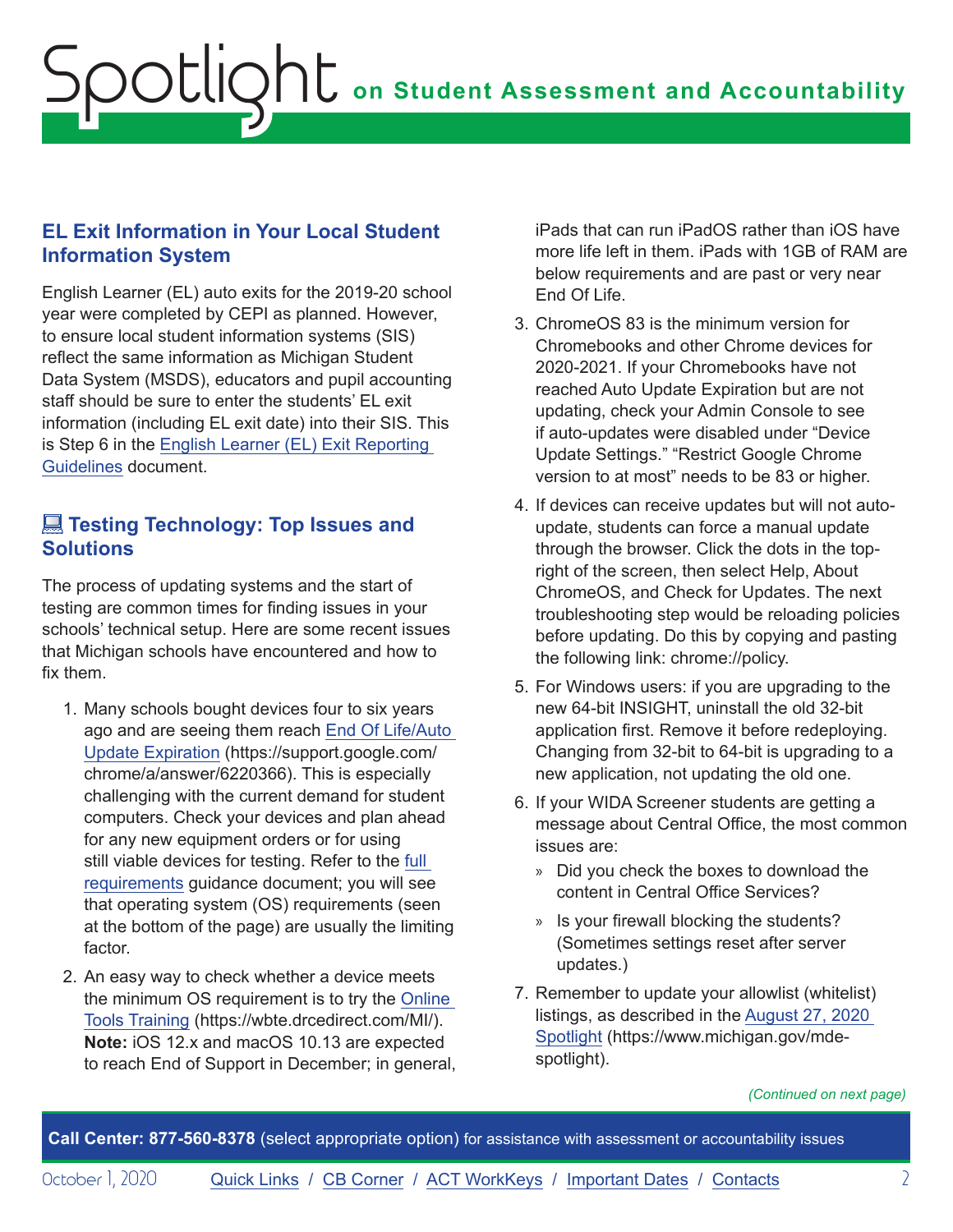<span id="page-2-0"></span>Many thanks to schools that reported problems and solutions and to the Technology Coordinators listserv, which is a wonderful resource for mutual support and troubleshooting.

## **Accessing Tools for Teachers**

Tools for Teachers is now available for Michigan educators. Access for Tools for Teachers is provided to users with a DRC INSIGHT Portal account and access to the Smarter Balanced Interim Assessments for the 2020-2021 administration. Permission to access Tools for Teachers is provided in the District, School, and Teacher permission sets.

District and School users in the Secure Site as of September 14, 2020 were provided access to the Smarter Balanced Interim Assessments in the Portal. These users will have access to Tools for Teachers and can add additional users to the Portal so they also have access to Tools for Teachers. Educators who have not previously had a DRC INSIGHT Portal account can be added by sites as new users for the Smarter Balanced Interim Assessments, which will include access to Tools for Teachers.

- 1. If you already have an account, log into the [DRC](https://mi.drcedirect.com)  [INSIGHT Portal](https://mi.drcedirect.com) (https://mi.drcedirect.com). If you do not yet have a Portal account, check with your District or Building Coordinator to request to be added as a new user at your site. If no one in your district has a Portal account, reach out to DRC Customer Service.
- 2. In the DRC INSIGHT Portal, navigate to **My Applications**, **SBAC menu**, then **Tools for Teachers**. Click the Tools for Teachers link. You will be automatically redirected to the Tools for Teachers homepage.

3. On the Tools for Teachers home page, select the left-hand menu to see the menu options. Type a topic, claim, or target in the search box, or click the filter resources link.

### **How to Access Tools for Teachers Through the DRC INSIGHT Portal**

[Watch the Mini-Module](https://drive.google.com/file/d/1R3tNsxYwBZE9vszGgWftY_hY_TSqpAQu/view?usp=sharing)

## **How to Add New Users to the DRC INSIGHT Portal**  [Watch the Mini-Module](https://drive.google.com/file/d/1-_SwM_fgf2rXPC9MItDdXguxkiJzYPX8/view?usp=sharing)

Take a quick peek at [Tools for Teachers](http://www.smartertoolsforteachers.org) (www. smartertoolsforteachers.org). Contact DRC Customer Support for more information.

### **DRC Customer Support**

- **Phone:** 877-560-8378 (option 2)
- **Email:** [misupport@datarecognitioncorp.com](mailto:misupport%40datarecognitioncorp.com?subject=)

## **Using Tools for Teachers as an Instructional Resource**

- **Monday, October 19, 2020**
- **1–4 p.m. ET**

### [Register Now](https://www.michiganassessmentconsortium.org/event/using-tools-for-teachers-as-an-instructional-resource/)

This online session will provide insights into using the Tools for Teachers digital platform to improve student learning. This rich resource—developed and vetted by educators, and maintained by the Smarter Balanced Assessment Consortium—can provide materials and lessons aligned to state standards. One of the essential elements of these instructional resources is an emphasis on the formative assessment process. Michigan has a strong reputation of educator support for learning about the formative assessment process

#### *(Continued on next page)*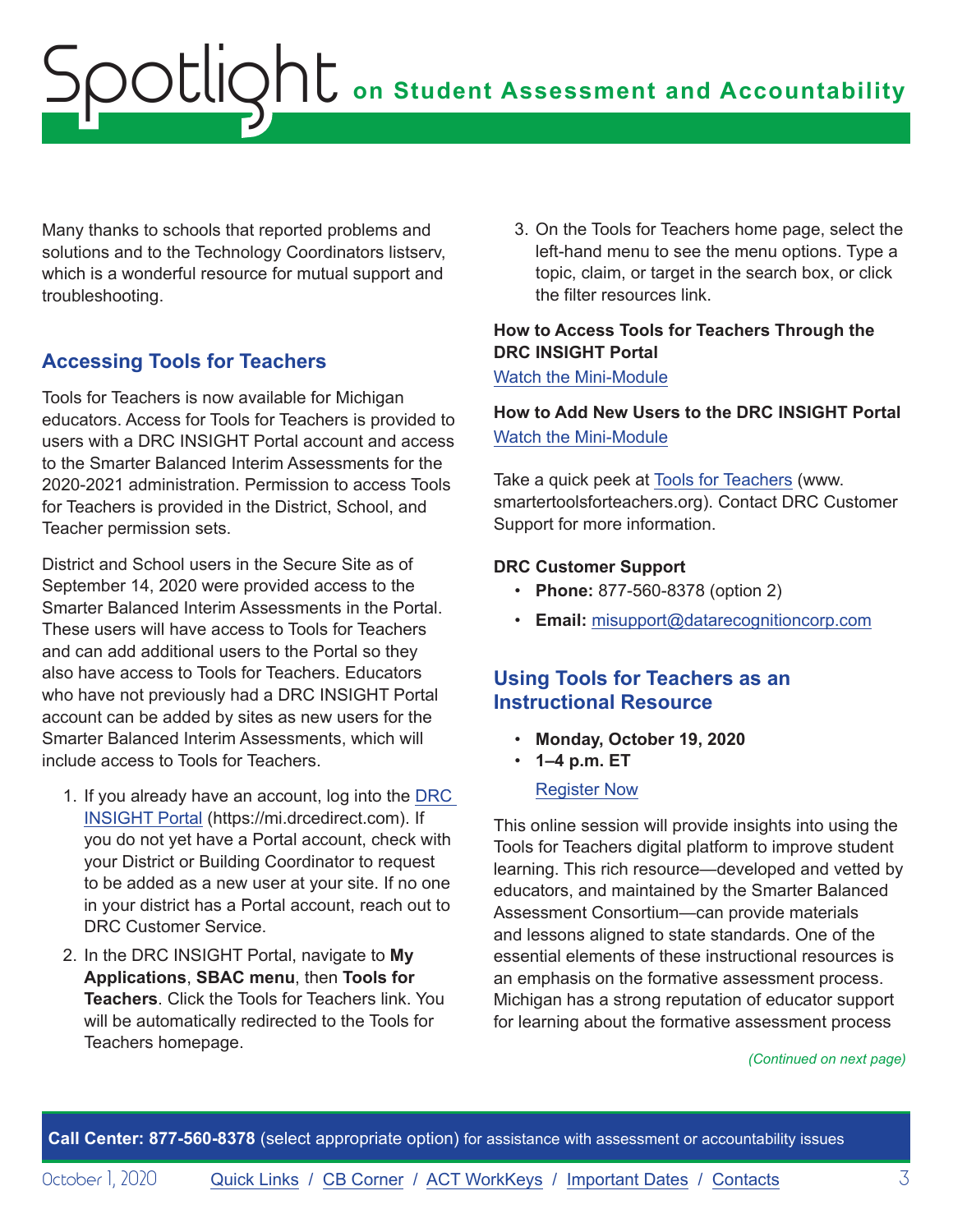<span id="page-3-0"></span>through [Formative Assessment for Michigan Educators](http://www.FAMEMichigan.org)  [\(FAME\)](http://www.FAMEMichigan.org) (www.famemichigan.org). Tools for Teachers provides an entrée into the formative assessment process as it is defined in Michigan.

Whether or not you have been a part of FAME, the effective use of the Tools for Teachers resource will require thoughtful planning. Participants will explore or be reacquainted with the formative assessment process and what steps might be needed to use these materials in promoting effective use of the formative assessment process.

## **Webinar – "The Critical Role of Assessment in Our New Normal" with Renaissance Star Assessments**

This school year, educators are discovering they have more questions than answers to student performance. How are this fall's students performing in comparison to previous cohorts? How substantial is the "COVID Slide"? Are equity gaps widening? How do remoteand hybrid-learning environments impact assessment and instruction?

Join Renaissance experts Dr. Gene Kerns and Dr. Katie McClarty on **October 14, 2020** from **3 – 4 p.m. EDT** for a free edWebinar as they explore:

- What the data shows us about the impact of last spring's school closures
- Whether remote testing provides trustworthy results
- What we know about the "COVID Slide" –and what we're investigating in a forthcoming research study
- How to better provide equitable access to learning opportunities for all students
- What mistake districts often make with their data – and how to avoid this error

There will be time for questions at the end of the presentation. Attendance for the live presentation is limited to 1,000.

[Register for the live event](https://www.anymeeting.com/AccountManager/RegEv.aspx?PIID=EF54D887874A39)

[Register to receive an e-mail with the recording link](https://home.edweb.net/webinar/assessment20201014/#recording_34609)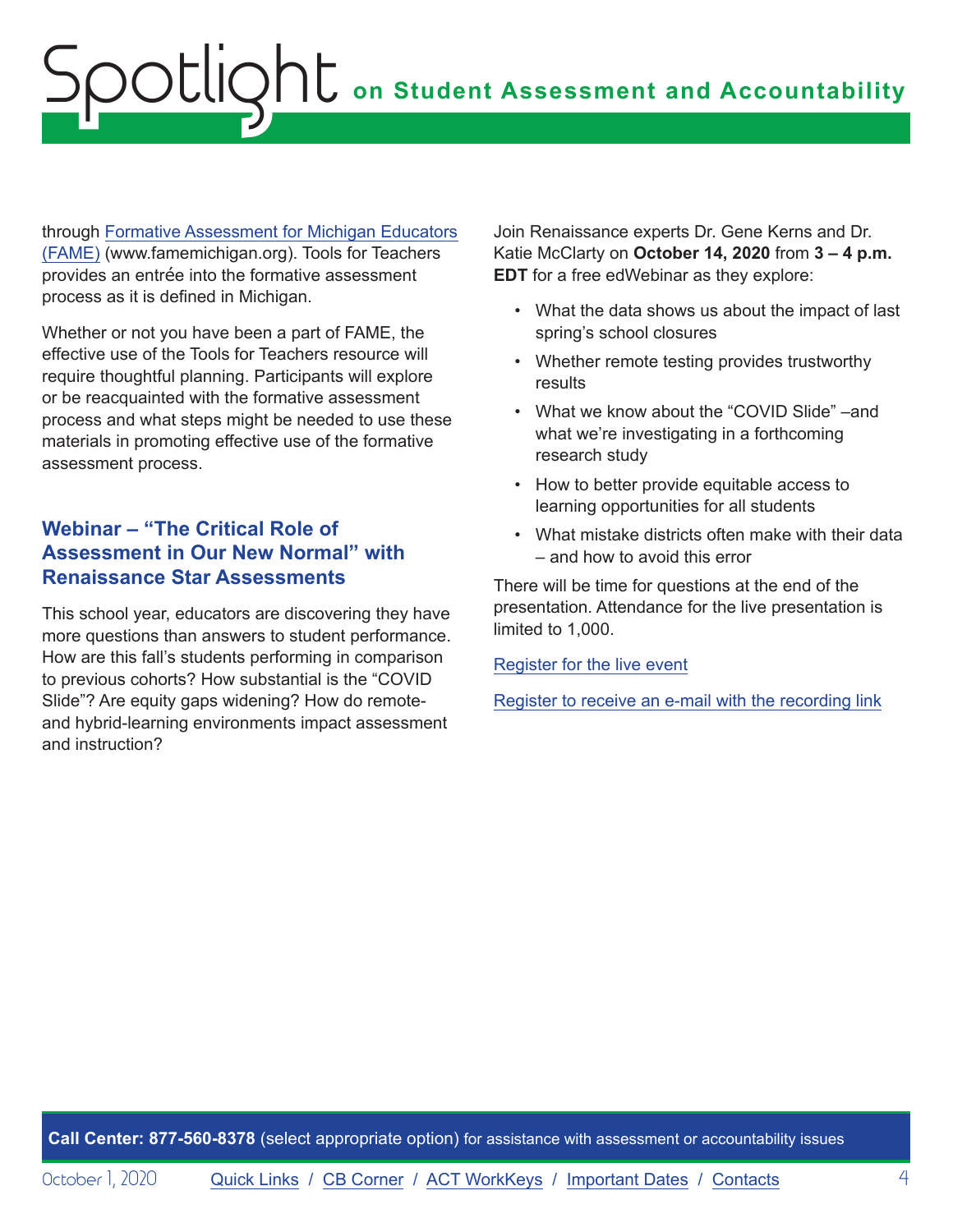**on Student Assessment and Accountability**

## <span id="page-4-1"></span>College Board Corner

*Information on SAT*®*, PSAT*™ *8/9, and PSAT*™*10 provided by the College Board*

## **WHAT'S NEW**

<span id="page-4-0"></span>Spotlight

### **September 23 SAT with Essay Reminders**

- Scores will be available on a rolling basis beginning **October 15, 2020**. Students may receive their scores a day later than educators.
- Schools will have a chance to make grade adjustments (to ensure that the grade a student bubbled is accurate for correct billing to occur) and identify students eligible for fee waivers (if desired) in the College Board test ordering site, **November 9 – December 16, 2020**. More information about this process will be available in the November 5 edition of Spotlight.

## **PSAT/NMSQT**

- Test materials for the October 14, 2020 administration will arrive between **October 5–7, 2020**.
- Test materials for the October 29, 2020 administration will arrive between **October 19–21, 2020**.

### **PSAT 8/9**

• Test materials will arrive approximately one week prior to the primary test date chosen in the College Board test ordering site.

## **REMINDERS**

### **October 14 SAT with Essay Reminders**

- No Pre-ID labels will be sent to be affixed to answer sheets.
- Test materials will arrive between **October 7–12, 2020**.

### **PSAT/NMSQT Reminders**

- No Pre-ID labels to be affixed to answer sheets will be sent.
- There is no accommodated window for PSAT/ NMSQT testing. Be sure to schedule testing for all students on your chosen primary test date. Students approved to test over two days must test on the primary test date and on the day after.
- Ordering for the January PSAT/NMSQT administration will open in October.

## **PSAT 8/9 Reminders**

- No Pre-ID labels to be affixed to answer sheets will be sent.
- Schools have two weeks from the chosen primary test date to get all students tested.

*(Continued on next page)*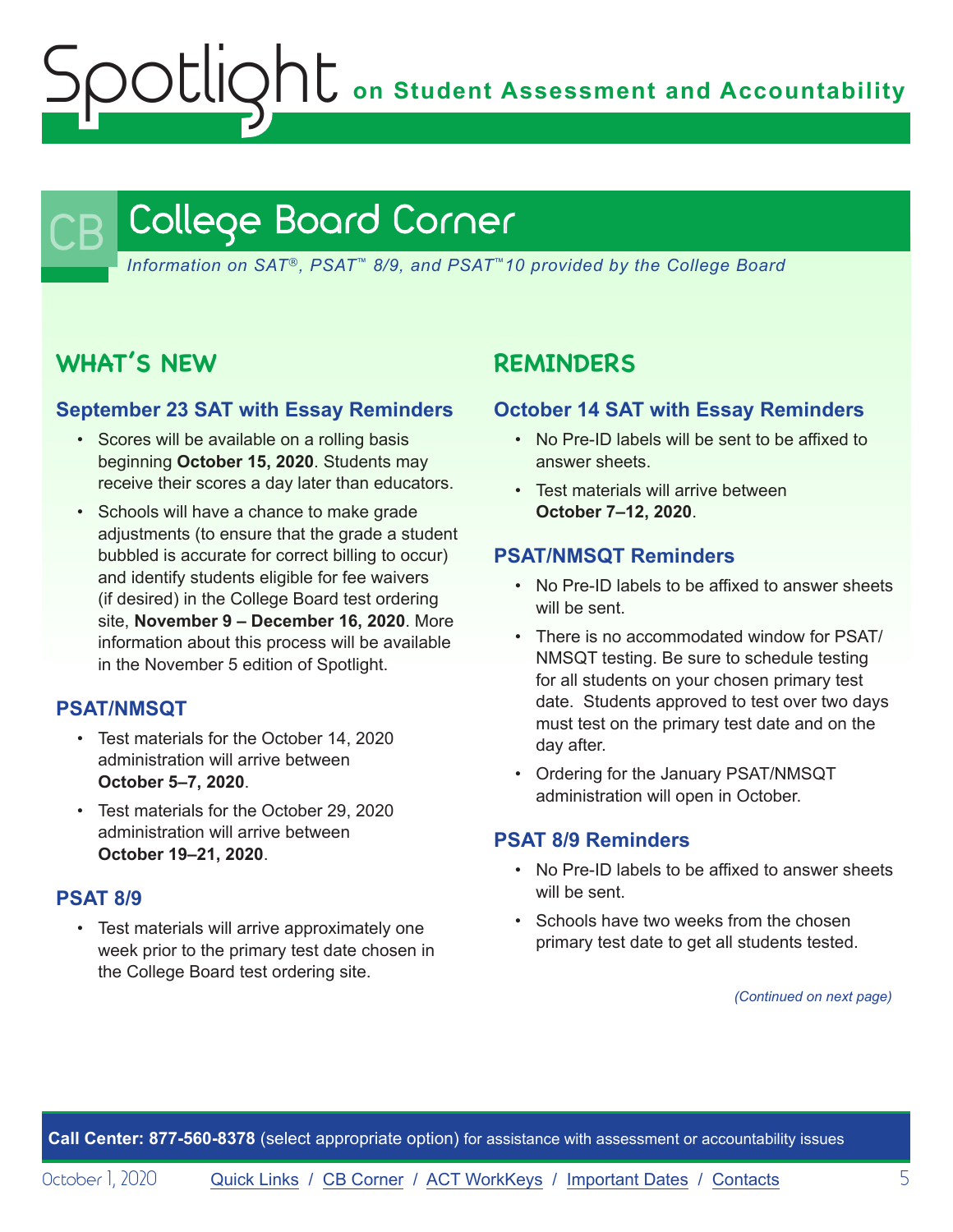# $\mathsf{CB}\mid$

## **Fall 2020 Test Coordinator Supplement**

- College Board has published [a test coordinator](https://collegereadiness.collegeboard.org/pdf/test-coordinator-supplemental-guide.pdf)  [supplemental guide](https://collegereadiness.collegeboard.org/pdf/test-coordinator-supplemental-guide.pdf) (https://collegereadiness. collegeboard.org/pdf/test-coordinatorsupplemental-guide.pdf) for SAT School Day, PSAT/NMSQT, and PSAT 8/9. The document explains how the flexible policies provided for fall testing will affect how you administer the tests at your school, including explanations of how procedures may diverge from what is in the applicable Coordinator Manual. This supplement will **not** be shipped directly to schools.
- This is a national publication and may include information that is not applicable to Michiganprovided testing, such as testing PSAT 8/9 after October 29 and the October 17 PSAT/NMSQT.

## **Fall 2020 SAT with Essay Test Books and Procedures**

Because COVID-19 caused most Spring 2020 testing to be canceled, College Board has repurposed unused spring materials for SAT School Day administrations this fall.

- **September 23 SAT School Day administration** – test books will have "April 28, 2020" printed on the cover
- **October 14 SAT School Day administration** – test books will have "April 14, 2020" printed on the cover
- **All SAT School Day test dates** complete field 3 on the Coordinator Report Form (CRF) using your actual administration date, **not** the date printed on the test books

## **Spring 2021 SAT with Essay, PSAT 10, and PSAT 8/9**

To begin preparing your school for Spring 2021 testing, the first step is to ensure the Entity Education Master (EEM) is up-to-date. Refer to the article in the [September 24, 2020 Spotlight](https://www.michigan.gov/documents/mde/Spotlight_9-24-20_703294_7.pdf) titled, "Are Your School and District Contacts Up to Date in the Educational Entity Master?"

## **Guidance Documents**

The [Student Search Service Guidance Document](https://www.michigan.gov/documents/mde/Student_Search_Service_Guidance_Document_694980_7.pdf)  [for Schools](https://www.michigan.gov/documents/mde/Student_Search_Service_Guidance_Document_694980_7.pdf) and the [SAT Suite of Assessments](https://www.michigan.gov/documents/mde/SAT_Preadministration_Guidance_Document_703169_7.pdf)  [Preadministration Guidance Document](https://www.michigan.gov/documents/mde/SAT_Preadministration_Guidance_Document_703169_7.pdf) are now posted on the [MME](www.michigan.gov/mme) (www.michigan.gov/mme) and [PSAT](http://www.michigan.gov/psat) (www.michigan.gov/psat) web pages.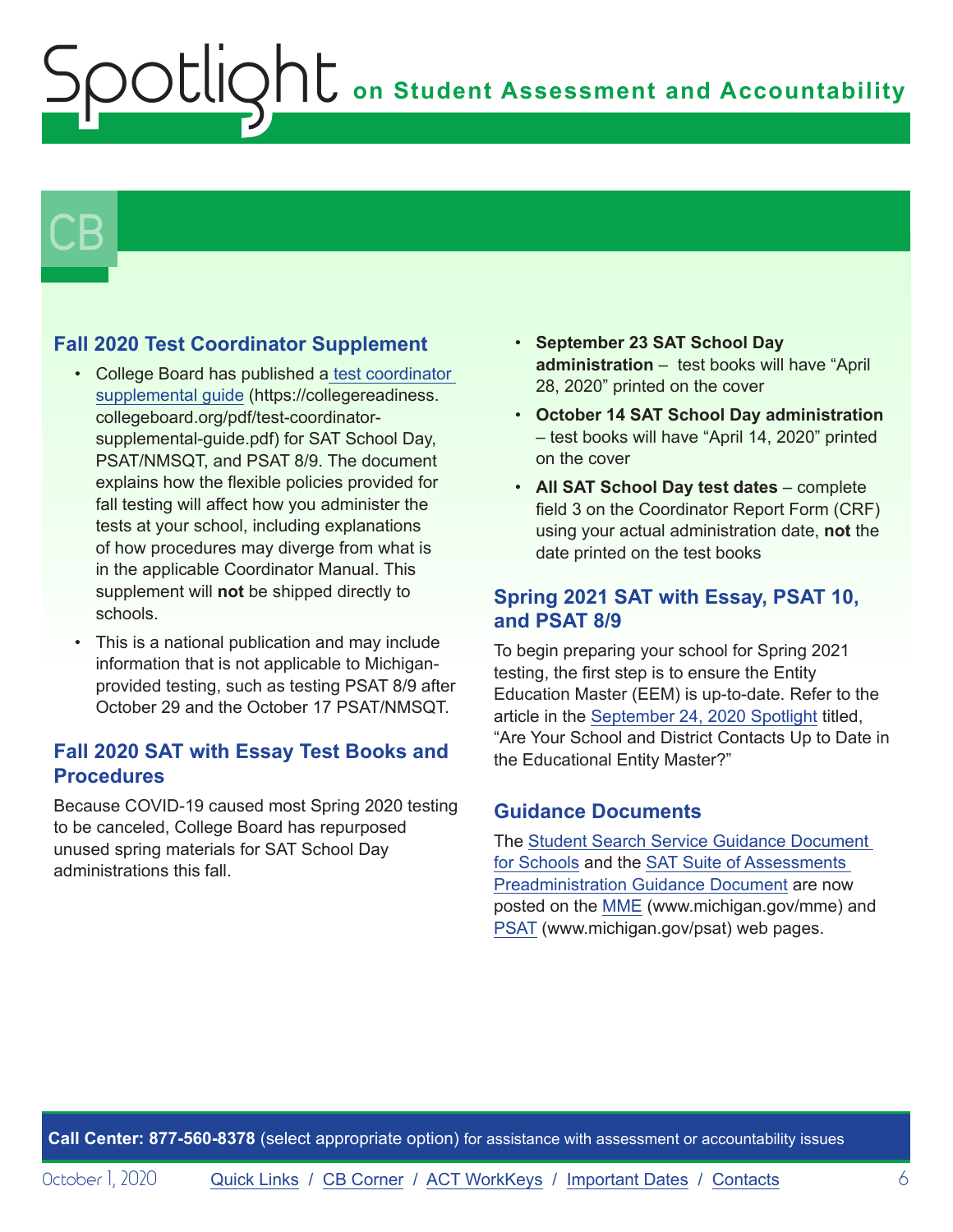**on Student Assessment and Accountability**

## **REMINDERS**

<span id="page-6-0"></span>Spotlight

#### **Updating EEM**

Ensure that each building/school's "WorkKeys Test Coordinator" has the correct contact name, email address, phone number, and mailing address (no PO boxes) listed in the [Educational Entity Master \(EEM\)](www.michigan.gov/EEM) (www.michigan.gov/eem) by **Friday, October 2, 2020**.

ACT uses the information in the EEM to call, send emails, and to ship test materials to the Workkeys Test Coordinator. Inaccurate information will result in coordinators not receiving critical information in a timely manner and consequently overlooking key deadlines and delaying the receipt of test materials. Refer to the [September 24, 2020 Spotlight on](https://www.michigan.gov/documents/mde/Spotlight_9-24-20_703294_7.pdf)  [Student Assessment and Accountability Newsletter](https://www.michigan.gov/documents/mde/Spotlight_9-24-20_703294_7.pdf) (www.michigan.gov/mde-spotlight) for additional information about updating the EEM.

### **Contacting ACT**

<span id="page-6-1"></span>**ACT WorkKeys** *Information on ACT® WorkKeys® provided by the ACT.*

If you have questions, you may:

- 1. contact ACT via the [Contact Us web page](http://www.act.org/aap/state/contact.html) [\(www.act.org/aap/state/contact.html\)](https://www.act.org/aap/state/contact.html)
- 2. call ACT at 800-553-6244 between 9:30 a.m. – 6:00 p.m. ET
	- standard time: ext. 2800
	- accommodations: ext.1788
- 3. email accommodations questions to [ACTStateAccoms@act.org](mailto:ACTStateAccoms%40act.org?subject=)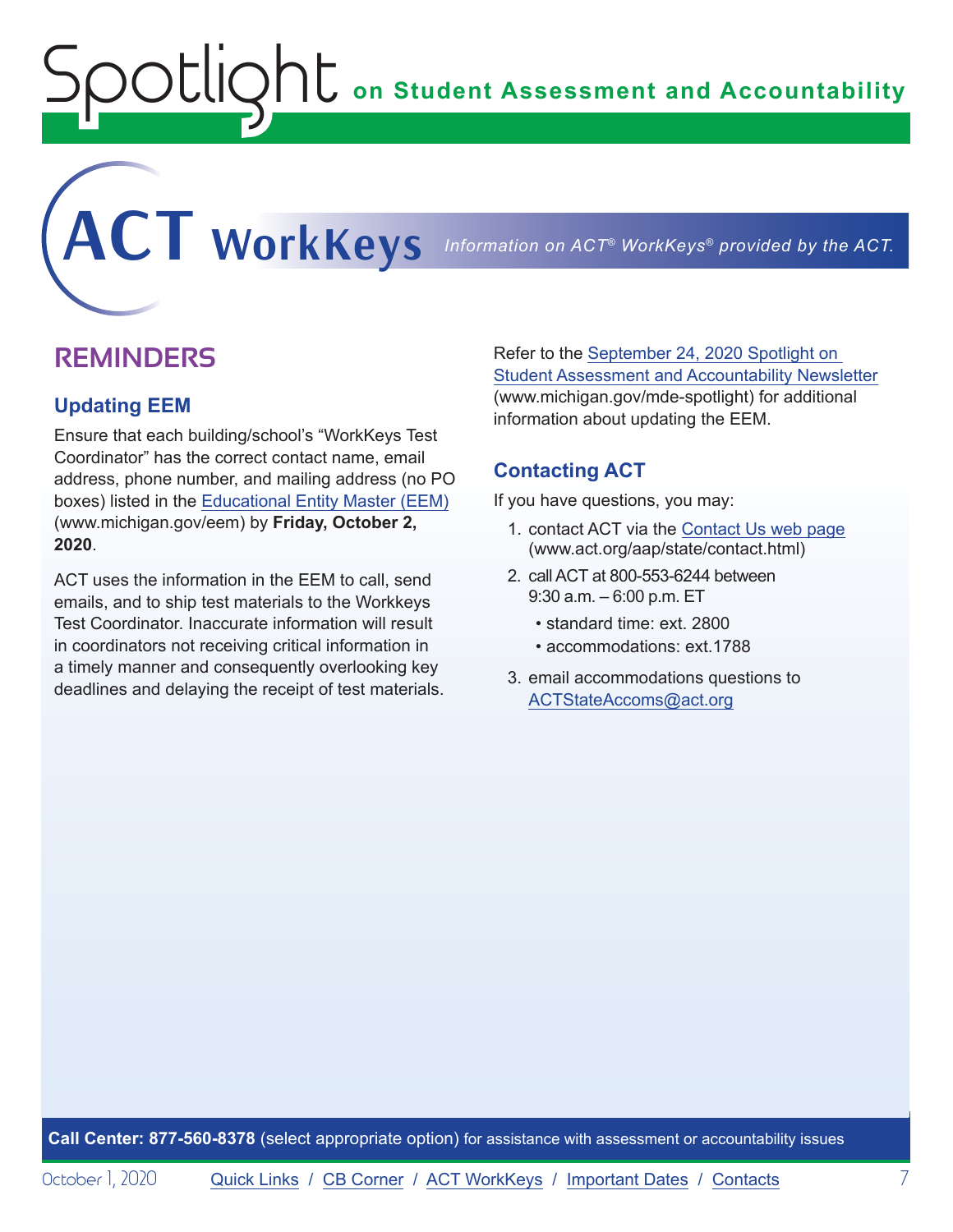## <span id="page-7-1"></span><span id="page-7-0"></span>**Important Dates**

## **October 2020**

## **PSAT 8/9**

#### **Now – October 29, 2020**

• **PSAT 8/9** Fall 2020 administration window (Pick one primary administration date, and complete all makeup testing within two weeks of the primary administration date.)

## **Early Literacy and Mathematics**

#### **Now – October 29, 2020**

• Pre-Identification of students in the OEAA Secure Site for **Early Literacy and Mathematics Benchmark Assessments (K-2)**

#### **Now – October 30, 2020**

• **Early Literacy and Mathematics Benchmark Assessments (K-2)** Fall 2020 testing window

## **WIDA**

#### **October 16**

• 2020 **WIDA ACCESS/WIDA Alternate ACCESS for ELLs** hard copy reports arrive in districts

## **SAT with Essay**

#### **October 14, 2020**

Wed

• **SAT with Essay** Fall 2020 administration date

l nu

ĦП

5

12

6

13

#### **October 27, 2020**

• **SAT with Essay** Fall 2020 makeup administration (This makeup date can also be used as a third administration date.)

## **PSAT/NMSQT**

#### **October 14, 2020**

• **PSAT/NMSQT** Fall 2020 administration date

### **October 29, 2020**

• **PSAT/NMSQT** Fall 2020 administration date

## **November/December 2020**

### **December 2, 2020 at 10 a.m.**

• Winter/Spring 2021 Technology Coordinator Training Zoom webinar

[Join the webinar](https://datarecognitioncorp.zoom.us/j/99441419689)